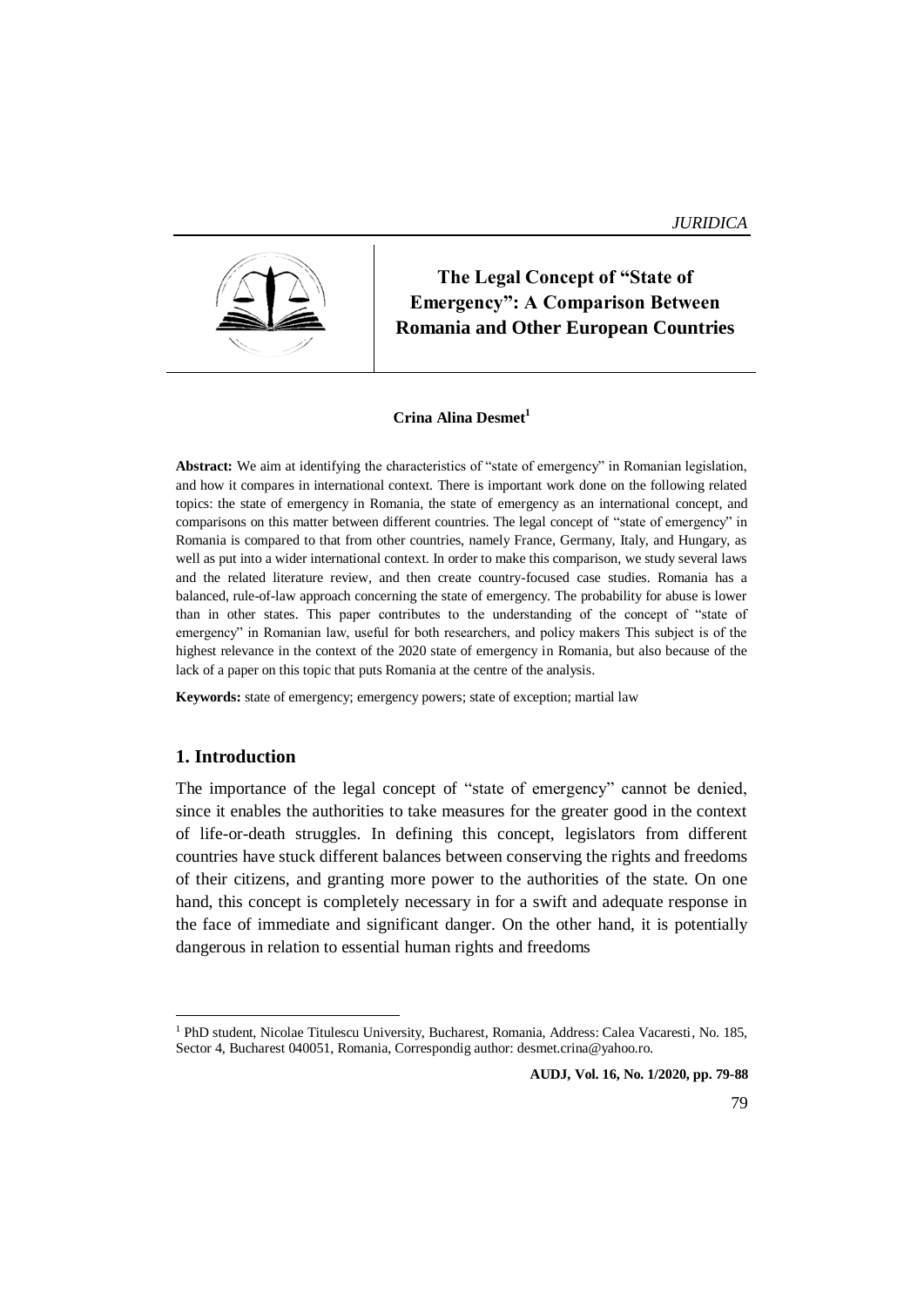#### ACTA UNIVERSITATIS DANUBIUS Vol. 16, no. 1/2020

This concept was first introduced in the Western European space in the 19<sup>th</sup> century. Theoretically, the concept of "state of emergency" is built on the dichotomy between norm and exception, which some authors criticise as being "somewhat artificial" and because it "endorses a bifurcated approach to balancing the interests of societal goals and individual rights" (Sheeran, 2013, p. 493). There are two main schools of thought concerning the state of emergency: the *rule-of-law*  school, and the *sovereignty* school. The second favours the establishment of clear laws, norms and rules for the state of emergency, while the second flows from the idea that the state of emergency is extrajuridical, something that cannot be reduced to prior laws (Sheeran, 2013, p. 500).

Although several studies have conducted comparisons in relation the legal concept of "state of emergency", none have put Romania in the center of the discussion; they are either extensive studies, concerning a high number of countries, such as the one by Anna Khakee, or limited-scope studies, focusing on other countries rather than Romania, such as the paper of William Feldman.

### **2. The Concept of "State of Emergency" in Romanian Law**

The Romanian "state of emergency" legal concept and main provisions follow the *rule-of-law* approach. The main sources of Romanian law concerning the concept of "state of emergency" are the Constitution, Emergency Ordinance of the Government no. 1/1999, Law no. 453/2004 and Law no. 164/2019. The Constitution does not define the state of emergency, but offers some clarifications regarding the powers of the president, and the parliament, as well as the relation between it and some types of laws.

The state of emergency signifies a set of exceptional measures which can be political, economic or related to public order; these can cover the whole country or can be limited to some administrative-territorial regions. This official definition for the state of emergency is included in the Emergency Ordinance of the Government no. 1/1999, which was actually approved through Law no. 453/2004. These measures can only be declared by authorities in such crisis situations that require exceptional measures, which are necessarily determined by at least one of the following:

• a disaster or a calamity (more precisely, the efforts to limit or completely eliminate it);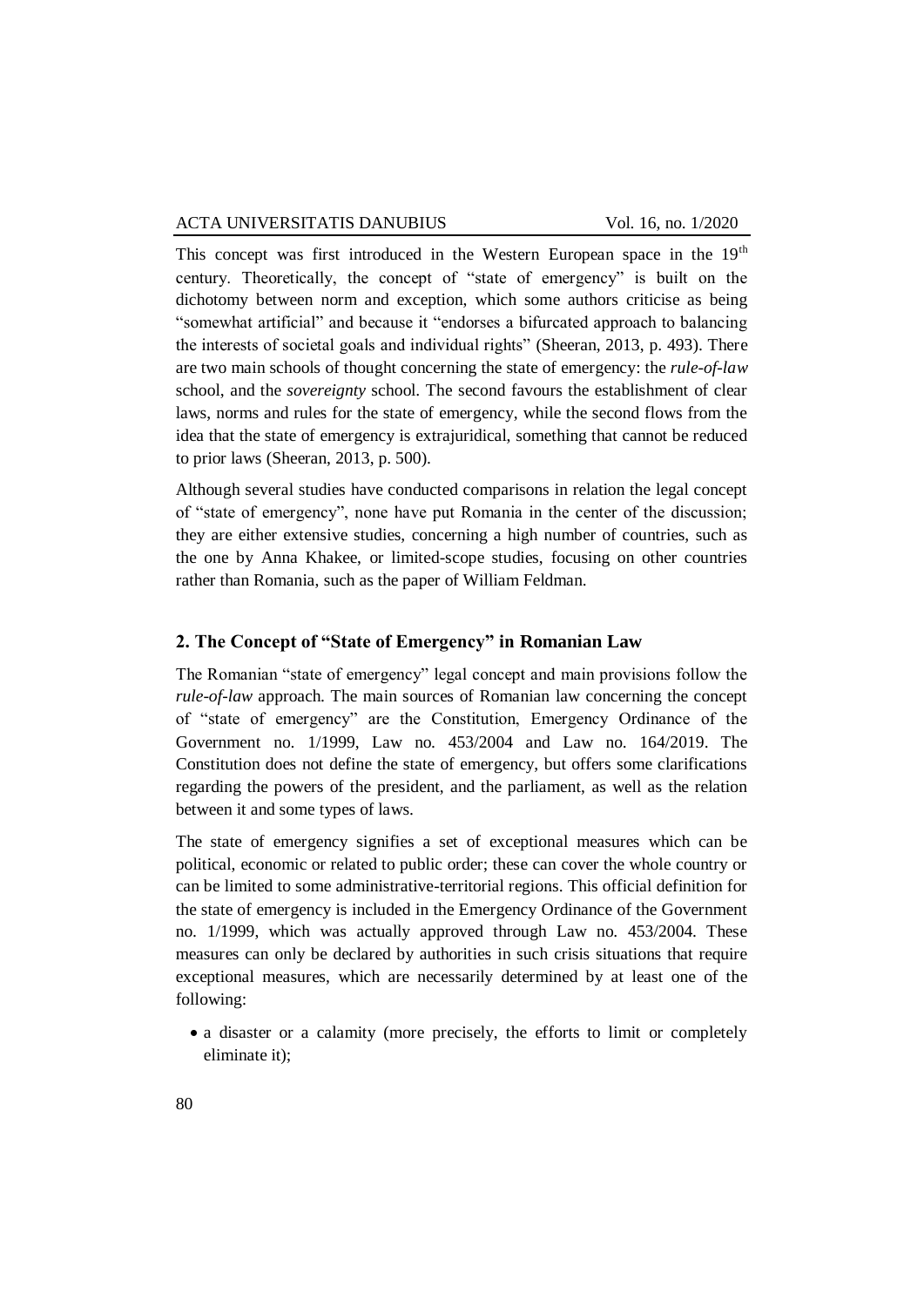- grave dangers regarding Romania's defence and security;
- grave danger regarding Romania's constitutional order.

In order to prevent the abuse of the extensive powers associated with the state of emergency, the law contains some important specifications. First of all, the calamities or dangers invoked need to be imminent or to have already happened. Second of all, the state of emergency can be maintained "only in the measure required by the situations that cause it", according to art. 3 of the Emergency Ordinance of the Government no. 1/1999. Third of all, the international law must be respected, and not all rights can restricted – under the state of emergency, the following remain illegal: the limitation to the right to live, torture and degrading or inhumane treatments or punishments, including torture, condemning individuals for crimes not included in law, and limiting the access to justice. In general, the rights and freedoms of individuals can be restrained, as long as these are not in the category of fundamental rights or freedoms.

The state of emergency can be established in Romania only with the decision of the President, according to Constitutional law. Normally, the Parliament has to approve or reject this decision within five days, at most. However, there is an exception: if the Parliament does not sit in session, the state of emergency is automatically approved in 48 hours. In the literature, the role of the Parliament in this matter is described as a "guarantor against possible abuses" (Levai & Tomescu, 2012, p. 91). The regulation of the state of emergency can only take place through organic law. Moreover, the state of emergency brings exceptions to the usual Constitutional order:

- the mandates of the Chamber of Deputies and the Chamber of Senate can be extended beyond the normal term of office of four years;
- the Parliament cannot be dissolved;
- $\bullet$  the Constitution cannot be revised.<sup>1</sup>

**.** 

Not least, the state of emergency implies several important changes to the central and local administration. Certain attributes of both local public administration, as well as specialised central public administration are transferred to either military authorities, or other public authorities, depending on the particular case of the

<sup>&</sup>lt;sup>1</sup> Romania (2003). The Romanian Constitution, amended and supplemented by the Law on the revision of the Romanian Constitution no. 429/2003, published in the Official Monitor of Romania, Part I, no. 758 of October 29, 2003.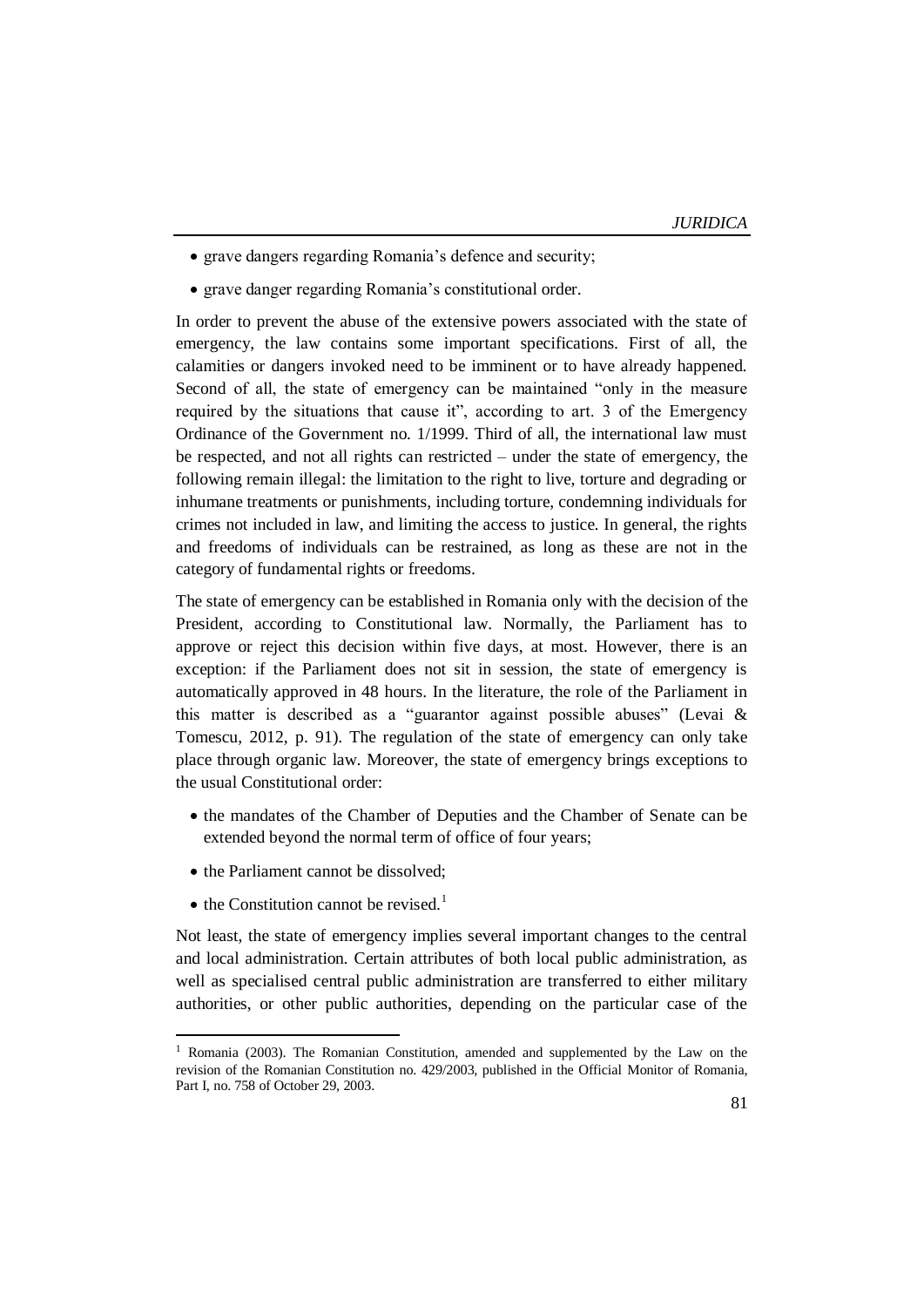emergency. Moreover, the rest of the authorities are under the obligation to support the former.

The actual authorities that are responsible for coordinating the emergency measures are determined by the nature of the threat. On one hand, in the case of national security or democracy related threats, the implementation is the responsibility of the Ministry of Internal Affairs, and the Local Police can be totally or partially transferred under the Ministry's authority. On the other hand, in the case of a disaster or calamity, the implementation becomes the responsibility of the National Emergency Management System, which is directly overseen by the Minister of Internal Affairs and coordinated by the Prime Minister. Depending on the case, the Ministry of Internal Affairs or the National Emergency Management System can issue military ordinances and orders.

These main legal provisions concerning the implementation of the state of emergency amidst the authorities are supplemented by provisions concerning economic, transport, and communication operators.

# **3. The Concept of "State of Emergency" in Different European Countries**

### **3.1. The State of Emergency in France**

The concept of "state of emergency" is introduced in the French Constitution in article 16, where it is not named as such, even though the term is later used twice, in articles 42 and 48. The French concept rather uses the sovereignty approach, rather than the rule-of-law approach. The President is given extensive powers, with no details about their limitations being provided in the Constitution. In order to establish a state of emergency in France, at least one of the following must be true:

- There are serious or immediate threats to the public institutions, to the independence of France, to its territorial integrity or to the fulfilment of its international commitments;
- The constitutional public authorities cannot function properly and are interrupted from doing so.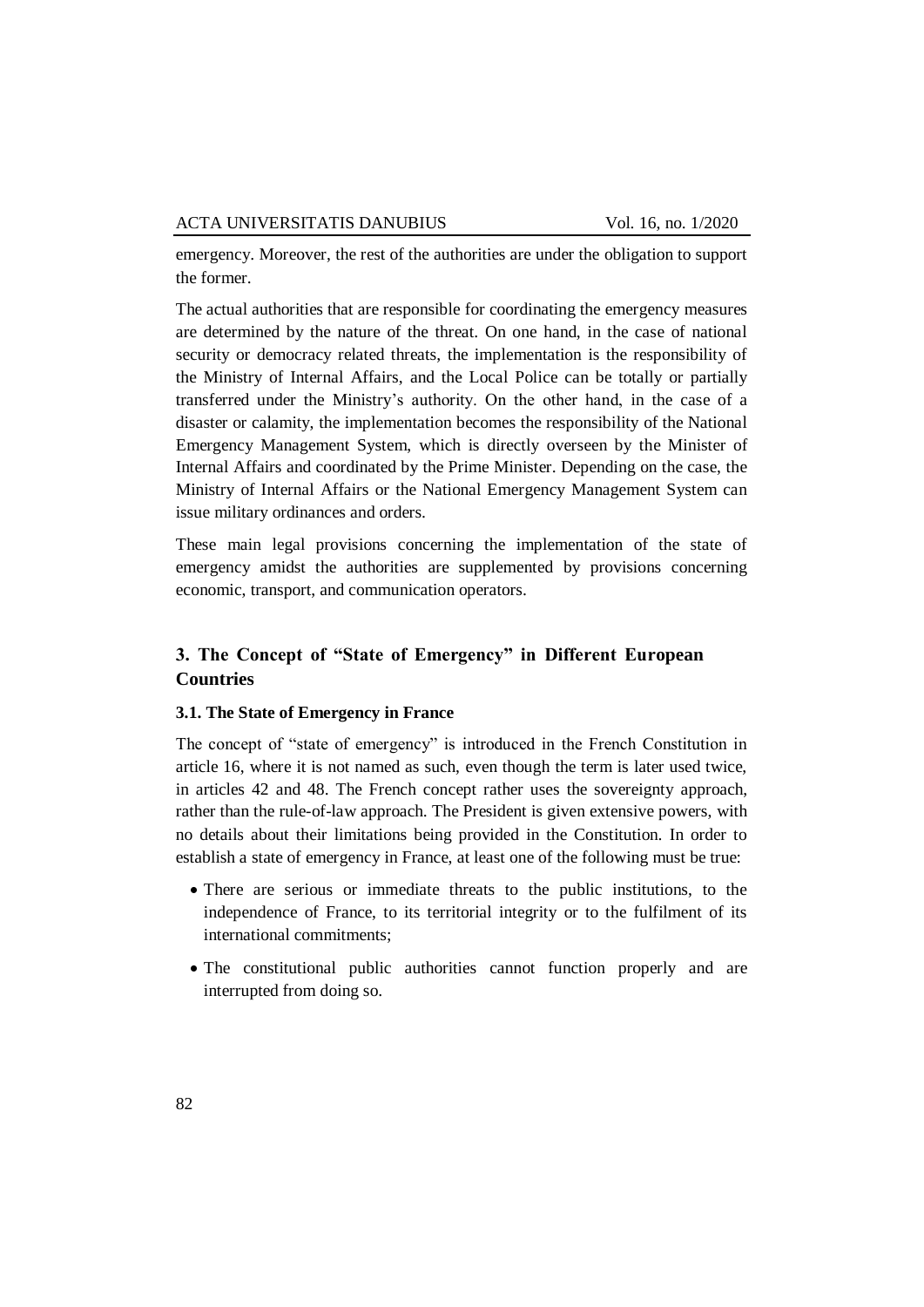Before declaring state of emergency, the French president is required to have a formal consultation with the Prime Minister, the Constitutional Council and with the Presidents of the Houses. $<sup>1</sup>$ </sup>

The literature contains balanced opinions on the subject of how the state of emergency is regulated in France. Ackerman notices that, on one hand, "the French solution is undoubtedly extreme", and on the other hand, it should be taken into consideration that "a constitution's framers cannot know the details of the particular apocalyptic threat endangering the regime before it happens. Given their ignorance, any effort to restrict emergency powers may deprive the government of the very tools it needs to counter the threat to its survival" (Ackerman, 2004, p. 1038). However, when comparing the French system with the American one, Feldman considers that, even though both can be subject to abuse, the French one has the advantage of involving more branches of the government in the process of decision-making, and, therefore, is better able to deal with emergency issues (Feldman, 2005, p. 1048).

For a fully democratic and developed state, extensive powers, as are the ones in France's case, increase the efficiency of a state's response in the face of danger. However, for less developed democracies, such a system opens the path to abuse in relation to the rights and freedoms of its citizens.

#### **3.2. The state of Emergency in Germany**

-

Because the state of emergency was historically significantly abused in Germany, the German Constitution was modified with plenty of limitations and rules concerning the implementation of the state of emergency. These amendments are so detailed that Khakee notices that they "encompass aspects of emergency rule that few other constitutions (or even ordinary laws) touch upon" (Khakee, 2009).

In the German Constitution, the term "internal emergency" is used in order to refer to an imminent danger posed to the free democratic order or to the existence of the Federation or of a Land. When there is an internal emergency, police forces can be supplemented from other Lands.

Unlike some other Constitutions, the German one does not have a single section

<sup>1</sup> France (1958). The French Constitution, adopted by the referendum of September 28, 1958 and promulgated on October 4, 1958. French text and English translation. New York: French Embassy, Press and Information Division.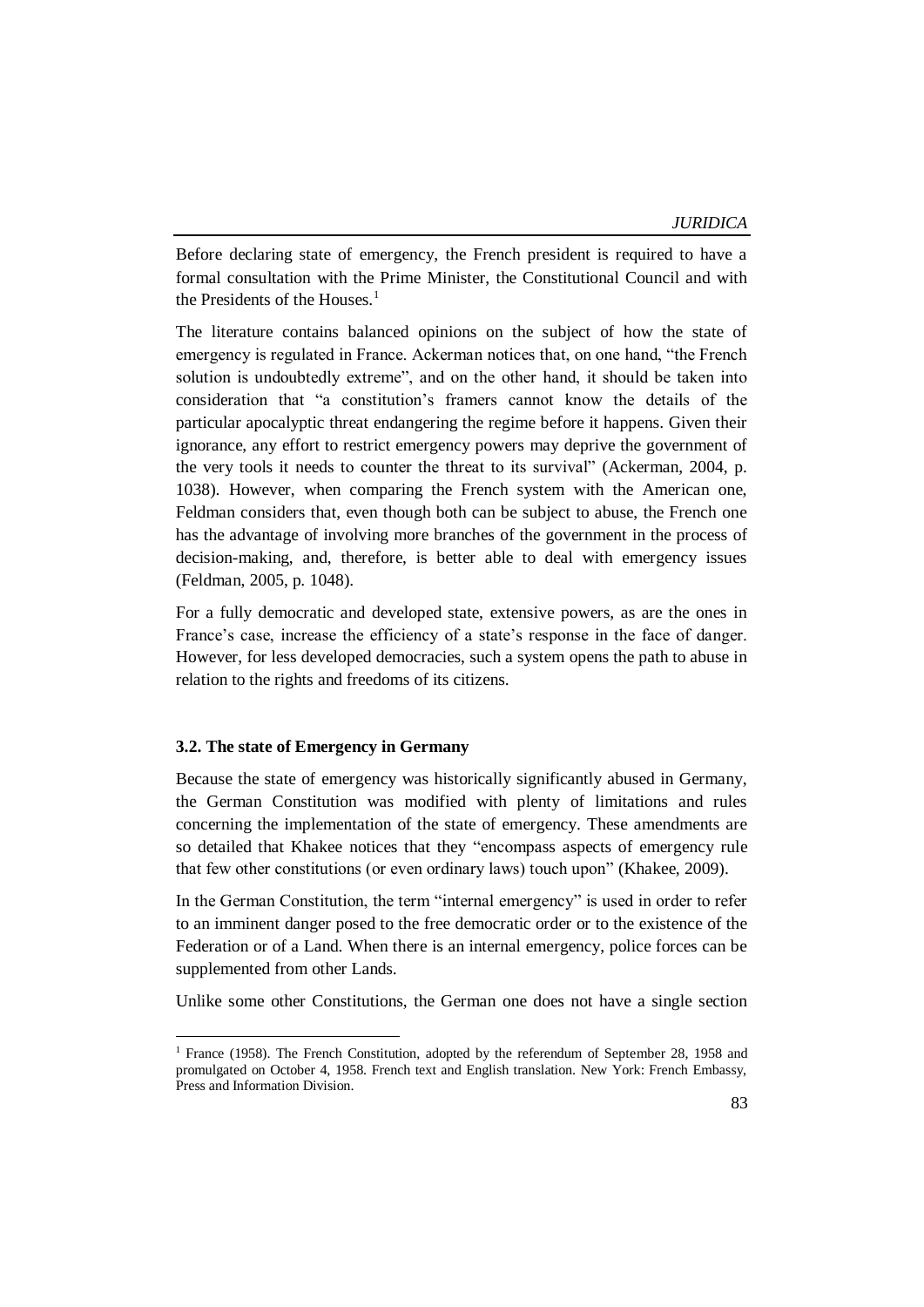dedicated to the state of emergency. For example, Article 104b regarding the financial assistance for investments also contains provisions applicable in times of exceptional emergencies or natural disasters.

Moreover, the German Constitution introduces the concept of "legislative emergency", under a very particular set of conditions: if an urgent legislative bill is rejected, the Federal Government requests it, the Bundesrat agrees and other conditions. Another type of emergency is "the budgetary emergency".

The list of provisions regarding the state of emergency includes: how to declare and how to end a state of defence, in what conditions and in what manner the two houses of the Parliament can be replaced by a Joint Committee and more.<sup>1</sup>

### **3.3. The state of Emergency in Italy**

In the Constitution of Italy, only wartime is mentioned. Article 78 specifies that during a war, the Government can adopt decrees with the same force of law which can derogate from some rights and freedoms. There are some laws that provide extended administrative powers in states of emergencies.

Some authors consider that the text of the Constitution requires updating in order to include emergencies other than war. The recent decrees are thus justified, but, from a legal point of view, they "emphasise the lack, in the Italian Constitution, of a framework regulating emergencies"<sup>2</sup>. A possible explanation for this situation is linked to avoiding the concentration of power, because of the Fascist history of Italy.

#### **3.4. The State of Emergency in Hungary**

The Hungarian Constitution is a special case in relation to the concept of state of emergency, because it sets apart five different types. Besides the actual state of emergency, it also includes state of danger, state of national crisis, preventive defence emergency and state of war. A state of emergency can be declared by the

1

<sup>1</sup> Germany (1949). *Basic Law for the Federal Republic of Germany*. Retrieved from https://www.refworld.org/docid/4e64d9a02.html

<sup>2</sup> Vedaschi, A., Graziani, Ch. (2020). Coronavirus Emergency and Public Law Issues: An update on the Italian Situation. Retrieved from https://verfassungsblog.de/coronavirus-emergency-and-publiclaw-issues-an-update-on-the-italian-situation/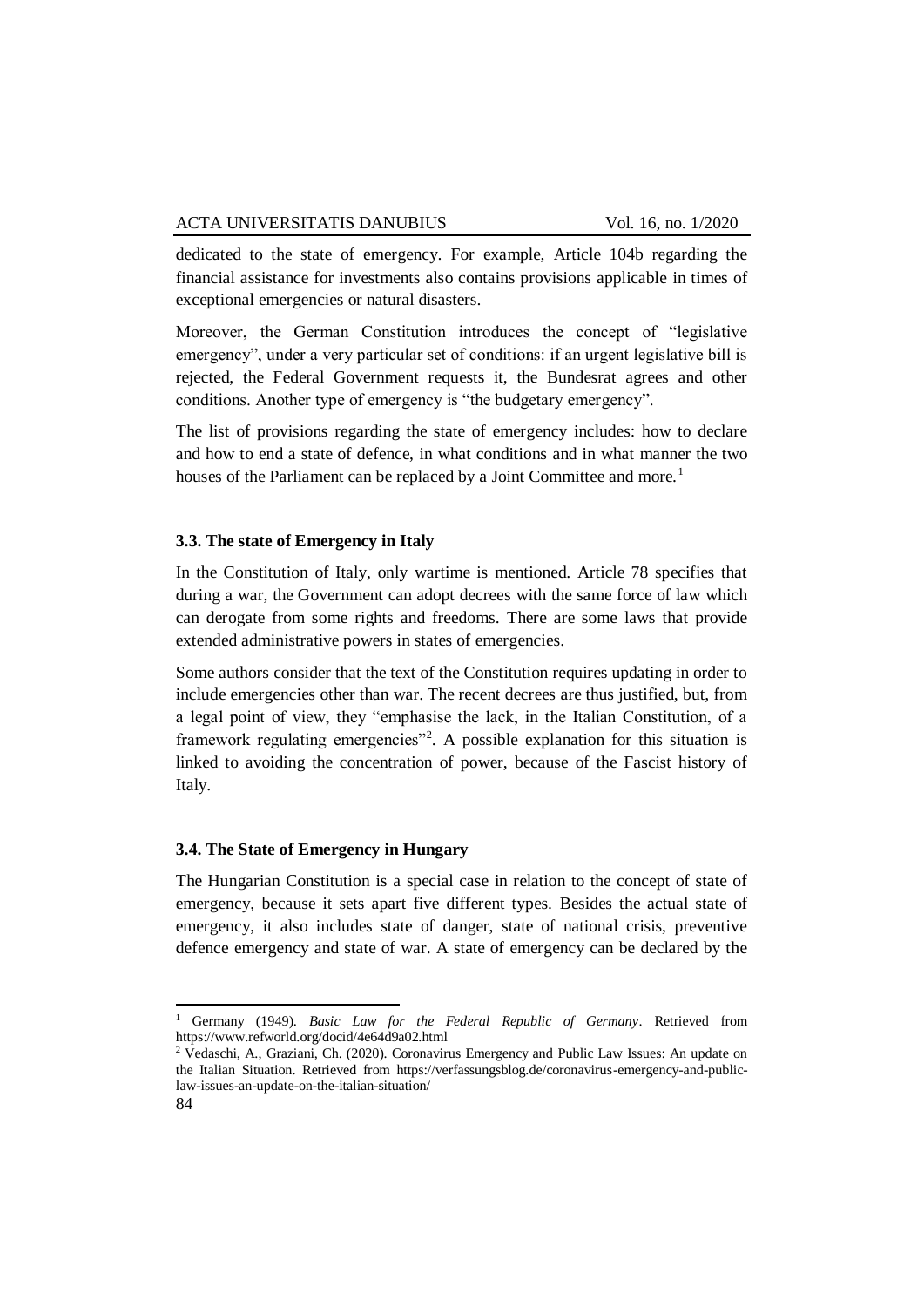Parliament (or, if the Parliament is unable to do so, by the President) in the following situations:

- armed actions aimed at overturning constitutional order;
- armed actions aimed at the acquisition of exclusive control of public power;
- acts of violence committed by force of arms or by armed groups which gravely endanger lives and property on a mass scale;
- a natural or industrial disaster.<sup>1</sup>

**.** 

The Constitution of Hungary contains a high level of detail concerning the manner and conditions in which a state of emergency can be declared, maintained, or removed.

# **4. How does the Romanian Concept of "State of Emergency" Compare to other European Cases**

First of all, there is a terminological difference to be taken into consideration when discussing the concept of state of emergency. Not every country uses the same terminology. In some cases, such terms are used: "state of exception", "state of siege", "martial law", or even "doctrine of necessity" (in Switzerland). In Romanian law, the concept of "state of siege" exists alongside with "state of emergency", but the first only refers to the exceptional measures undertaken in order to increase the country's defence capacity, in certain situations.

Second of all, some countries primarily rely on the Constitution for the definition and explanation of the concept of "state of emergency", but this is not the case of Romania. The concept is introduced in the Constitution with some important provisions, but the extraconstitutional norms are key in understanding this legal concept, because they include the definition, the two types of state of emergency, in what cases it can be declared, who is responsible for the implementation of measures, and what are the rules (extended rights and prohibitions) that these authorities must follow.

Therefore, when comparing Constitutions, the concept of the "state of emergency" in Romania seems to belong in the category of the sovereignty approach, but,

<sup>1</sup> Hungary (2011) *Fundamental Law of Hungary*. Retrieved from https://www.refworld.org/docid/53df98964.html.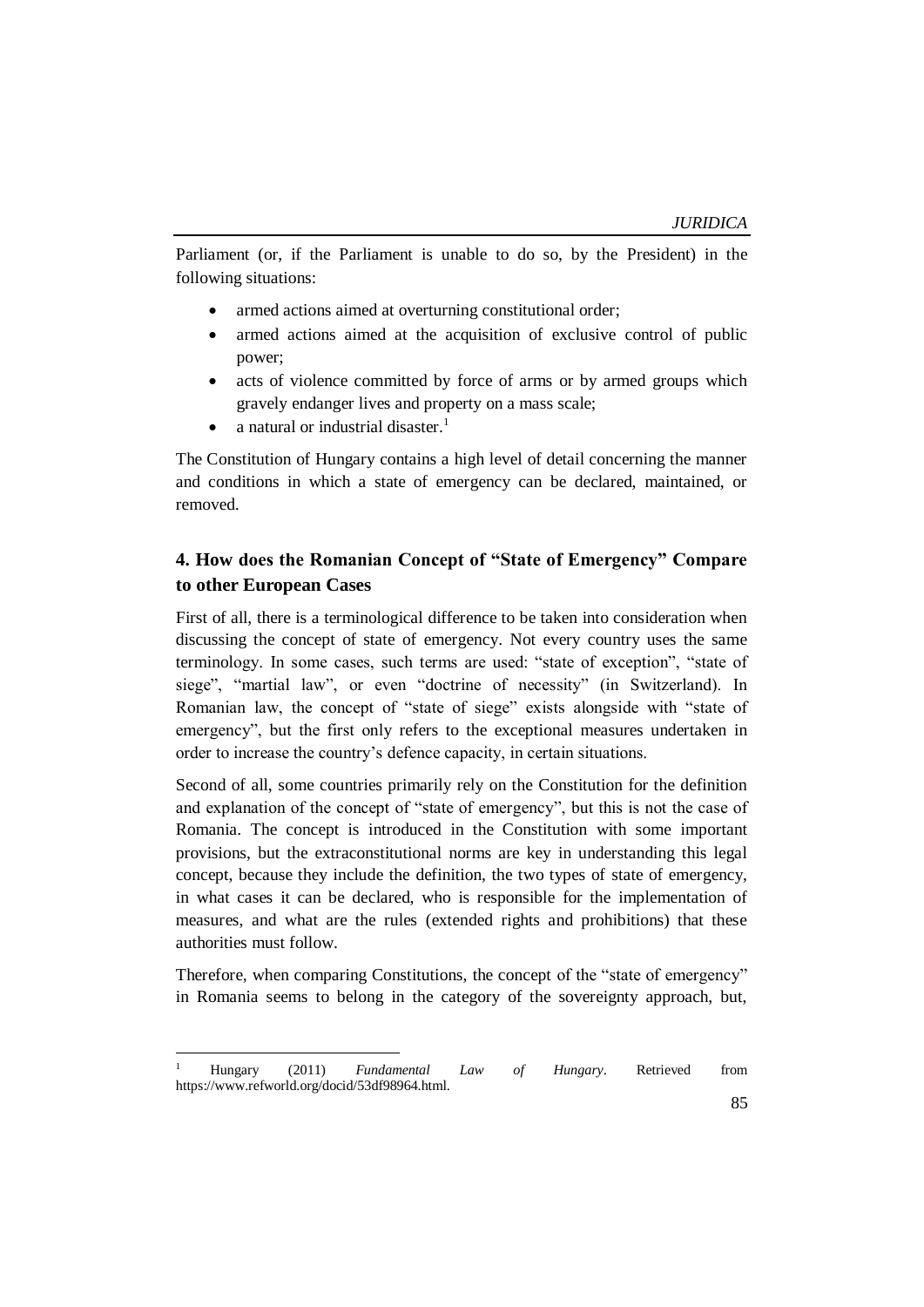taking in consideration extraconstitutional sources, it is clearly a rule-of-law approach.

In some cases, especially in presidential republics, the state of emergency can be declared at the discretion of the President. Such an example is the United States of America, where legislation concerning the state of emergency and emergency powers can be traced back until 1775 (Relyea, 1976, pp. 36-42). More exactly, as far as the institution of the state of emergency is concerned, there are three main approaches:

- 1.The state of emergency is declared by the executive branch (usually, the President), which has the obligation to inform the Parliament in a given time frame – the case of the USA;
- 2.The state of emergency is declared by the executive branch, and ratified by the legislative branch (the President declares state of emergency, and the Parliament approves or rejects it) – the case of Romania and Germany;
- 3.The state of emergency is declared by the legislative (the Parliament) the case of Hungary.

Romania has a more limited and, therefore, a more secure approach to the conditions necessary in order to declare the state of emergency. For example, the Romanian legislation does not contain a condition related to the impossibility to fulfil international commitments, as there is the case in France.

The Romanian approach to the state of emergency is a differentiated one, which not only introduces the separate concept of "state of siege", but also creates two separate types of state of emergency, based on the reason why it is invoked. This approach is commended in the literature: "a system that allows for a differentiated approach […] is less prone to political over-reaction than one that comprises only one single form of emergency powers" (Khakee, 2009, pp. 10-11).

#### **5. Conclusion**

The state of emergency is a legal concept which is necessary in order to have an adequate response from the authorities when faced with exceptional challenges. However, it can be dangerous in relation to some human rights and freedoms, since it can be a cover for abuse.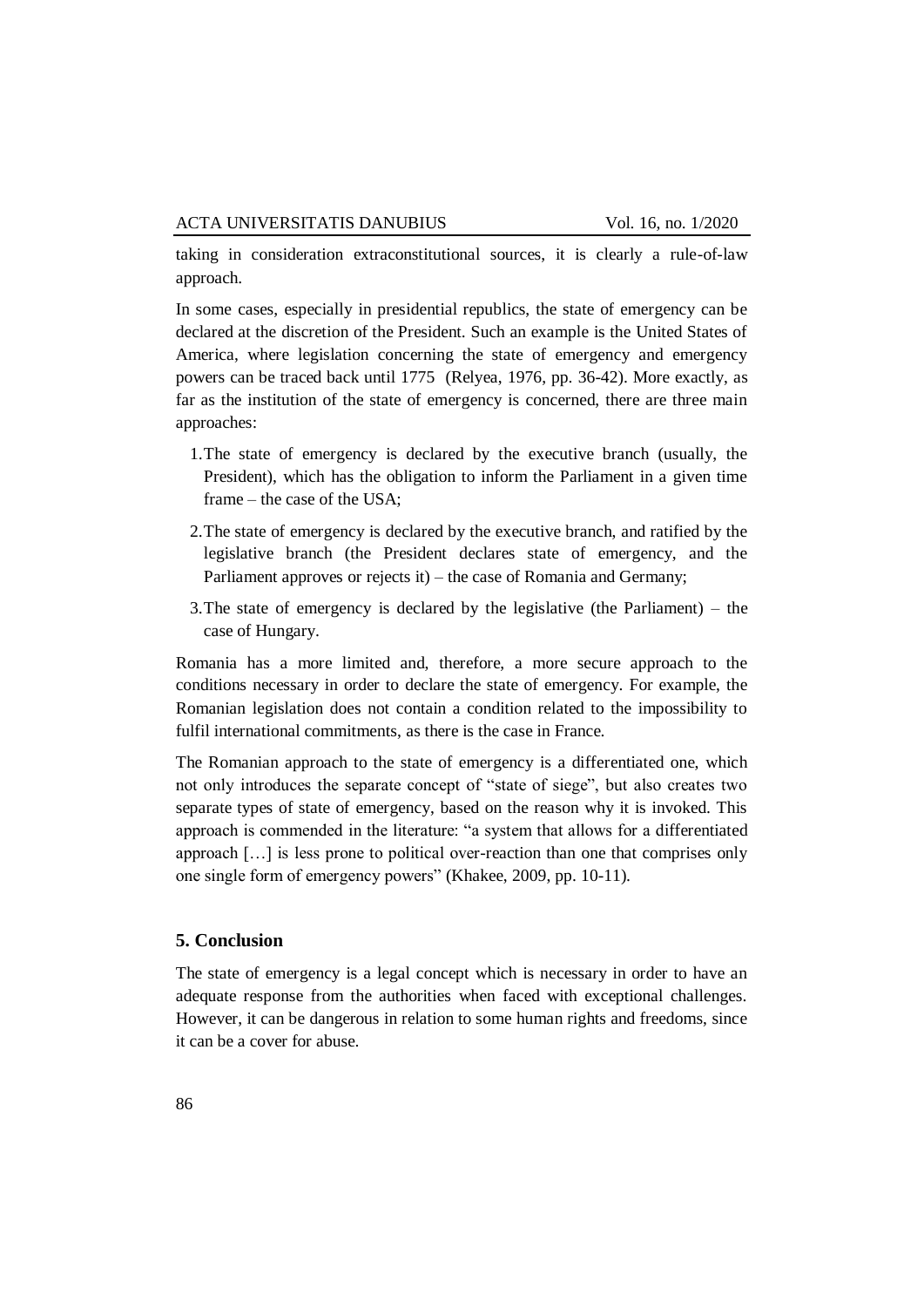Romania has a rule-of-law approach concerning the state of emergency. When compared with other states in the region, it has a medium degree of detail. Some countries, with a history of abuse in relation to this concept, have much more information in their Constitution (Germany, Hungary), in order to protect their citizens and the state in emergency situations, without dangerously concentrating the powers of the state. Others barely cover the minimum legislative necessities, referring only to particular emergency situations, leaving other cases without legislative cover (Italy).

The probability for abuse is lower than in other states, since both the President and the Parliament have to agree on the necessity of declaring state of emergency. The situation when the situation is too dire and this is not possible was also included in the Constitution, for cases when the Parliament cannot assemble. However, the main source of legislation concerning the state of emergency is extraconstitutional. Even though a detailed account of this concept is not required in the Constitution, future revisions could include the definition and the cases when declaring state of emergency is now possible, which are now part of the Law no. 453/2004 for the approval of the Emergency Ordinance of the Government no. 1/1999. This could both help prevent future abuses – such as those stemming from changing the aforementioned law – and make the concept of "state of emergency" easier to understand for the wider public.

Further research could apply the same method for the concept of "state of siege" or make a wider comparison between different approaches in the matter of "state of emergency", which would include other countries, possibly from other regions.